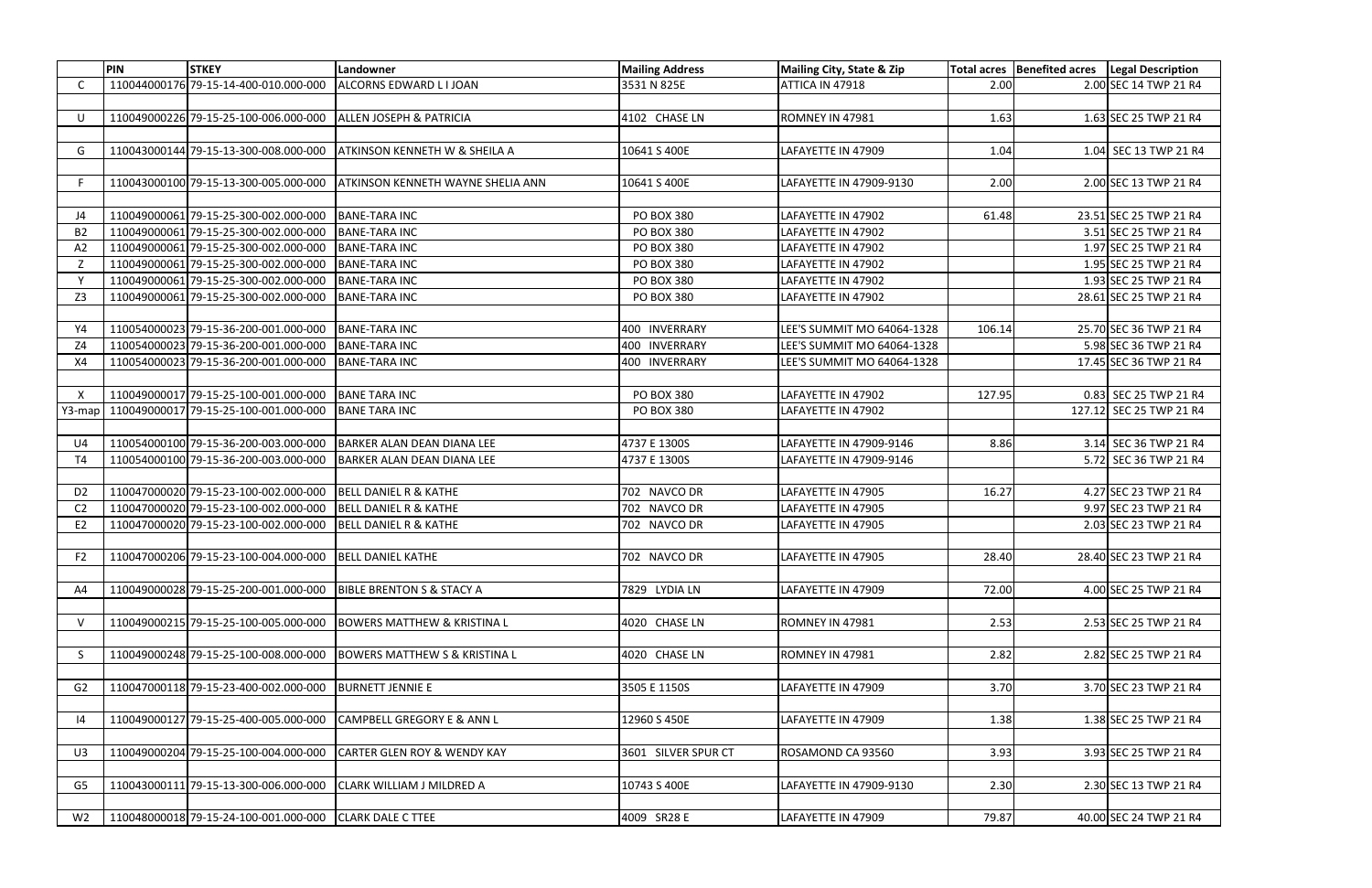| W                   |              | 110049000281 79-15-25-100-012.000-000        | <b>CRAWLEY RICKY L</b>                  | 4103 CHASE LN        | ROMNEY IN 47981          | 8.79   | 8.79 SEC 25 TWP 21 R4  |
|---------------------|--------------|----------------------------------------------|-----------------------------------------|----------------------|--------------------------|--------|------------------------|
|                     |              |                                              |                                         |                      |                          |        |                        |
| J2-map              |              | 110044000055 79-15-14-400-001.000-000        | <b>IDEVAULT ROBERT H ROBIN E</b>        | 3200 SR28 E          | LAFAYETTE IN 47909       | 80.00  | 56.53 SEC 14 TWP 21 R4 |
| 12                  |              | 110044000055 79-15-14-400-001.000-000        | <b>DEVAULT ROBERT H ROBIN E</b>         | 3200 SR28 E          | LAFAYETTE IN 47909       |        | 19.61 SEC 14 TWP 21 R4 |
|                     |              |                                              |                                         |                      |                          |        |                        |
| 13                  |              | 110048000073 79-15-24-300-001.000-000        | <b>DUNBAR SCOTT A &amp; DANIELLE R</b>  | 11521 S 400E         | LAFAYETTE IN 47909       | 2.32   | 2.32 SEC 24 TWP 21 R4  |
|                     |              |                                              |                                         |                      |                          |        |                        |
| J3                  |              | 110049000182 79-15-25-200-004.000-000        | <b>FIDLER RICHARDA L</b>                | 12325 S 450E         | LAFAYETTE IN 47909       | 3.00   | 3.00 SEC 25 TWP 21 R4  |
|                     |              |                                              |                                         |                      |                          |        |                        |
|                     |              |                                              |                                         |                      |                          |        |                        |
| P4                  |              | 110049000050 79-15-25-300-001.000-000        | <b>FOXTON FARM INC</b>                  | 12711 S 400E         | ROMNEY IN 47981          | 70.00  | 28.40 SEC 25 TWP 21 R4 |
| K3                  |              | 110049000050 79-15-25-300-001.000000         | <b>FOXTON FARM INC</b>                  | 12711 S 400E         | ROMNEY IN 47981          |        | 11.60 SEC 25 TWP 21 R4 |
|                     |              |                                              |                                         |                      |                          |        |                        |
| M <sub>3</sub>      |              | 110049000116 79-15-25-300-003.000-000        | <b>FOXTON FARM INC</b>                  | 12711 S 400E         | ROMNEY IN 47981          | 25.00  | 25.00 SEC 25 TWP 21 R4 |
|                     |              |                                              |                                         |                      |                          |        |                        |
| V <sub>3</sub>      |              | 110049000171 79-15-25-100-003.000-000        | <b>GARRETT JASON P &amp; KENDRA L</b>   | 12430 S 450E         | LAFAYETTE IN 47909-9145  | 6.11   | 6.11 SEC 25 TWP 21 R4  |
|                     |              |                                              |                                         |                      |                          |        |                        |
|                     |              | N3-map 110048000139 79-15-24-300-003.000-000 | <b>GARRETT JASON P &amp; KENDRA L</b>   | 12430 S 450E         | LAFAYETTE IN 47909       | 52.50  | 51.00 SEC 24 TWP 21 R4 |
|                     |              |                                              |                                         |                      |                          |        |                        |
| O <sub>3</sub>      |              | 110049000270 79-15-25-100-011.000-000        | <b>GARRETT JASON P &amp; KENDRA L</b>   | 12430 S 450E         | LAFAYETTE IN 47909-9145  | 0.20   | 0.20 SEC 25 TWP 21 R4  |
|                     |              |                                              |                                         |                      |                          |        |                        |
|                     |              |                                              |                                         |                      |                          |        |                        |
| P <sub>3</sub>      |              | 110047000184 79-15-23-300-004.000-000        | <b>GOCHENOUR RYAN D</b>                 | 3401 E 1150S         | LAFAYETTE IN 47909-9143  | 40.00  | 40.00 SEC 23 TWP 21 R4 |
|                     |              |                                              |                                         |                      |                          |        |                        |
|                     |              | 110044000099 79-15-14-400-004.000-000        | <b>HABY RICHARD</b>                     | 32 W 300S            | LAFAYETTE IN 47909       | 1.95   | 1.95 SEC 14 TWP 21 R4  |
|                     |              |                                              |                                         |                      |                          |        |                        |
|                     |              | 110044000242 79-15-14-400-013.000-000        | <b>HABY RICHARD SHARON S</b>            | 32 W 300S            | LAFAYETTE IN 47909-3476  | 2.23   | 2.23 SEC 14 TWP 21 R4  |
|                     |              |                                              |                                         |                      |                          |        |                        |
| <b>B4</b>           |              | 110050000027 79-15-26-200-001.000-000        | <b>HADLEY ASSOCIATES INC</b>            | 1530 W 635N          | <b>HOWE IN 46746</b>     | 100.00 | 16.00 SEC 26 TWP 21 R4 |
|                     |              |                                              |                                         |                      |                          |        |                        |
|                     |              |                                              |                                         |                      |                          |        |                        |
| Q                   |              | 110049000259 79-15-25-100-009.000-000        | <b>HEIMBACH BRADLEY S &amp; ERICA S</b> | 12431 S 400E         | ROMNEY IN 47981          | 1.81   | 1.81 SEC 25 TWP 21 R4  |
|                     |              |                                              |                                         |                      |                          |        |                        |
| Q <sub>3</sub>      |              | 110048000084 79-15-24-300-002.000-000        | JONES BOB F                             | 229 HARTMAN CT       | WEST LAFAYETTE IN 47906  | 160.00 | 10.00 SEC 24 TWP 21 R4 |
|                     |              |                                              |                                         |                      |                          |        |                        |
| P <sub>2</sub>      |              | 110047000041 79-15-23-200-002.000-000        | <b>KERBER RONALD L</b>                  | 3365 STONEY POINT RD | CHARLOTTESVILLE VA 22911 | 107.49 | 18.92 SEC 23 TWP 21 R4 |
| O <sub>2</sub> -map |              | 110047000041 79-15-23-200-002.000-000        | <b>KERBER RONALD L</b>                  | 3365 STONEY POINT RD | CHARLOTTESVILLE VA 22911 |        | 38.91 SEC 23 TWP 21 R4 |
| Q <sub>2</sub>      |              | 110047000041 79-15-23-200-002.000-000        | <b>KERBER RONALD L</b>                  | 3365 STONEY POINT RD | CHARLOTTESVILLE VA 22911 |        | 2.77 SEC 23 TWP 21 R4  |
| R <sub>2</sub>      |              | 110047000041 79-15-23-200-002.000-000        | <b>KERBER RONALD L</b>                  | 3365 STONEY POINT RD | CHARLOTTESVILLE VA 22911 |        | 2.00 SEC 23 TWP 21 R4  |
| S <sub>2</sub>      |              | 110047000041 79-15-23-200-002.000-000        | <b>KERBER RONALD L</b>                  | 3365 STONEY POINT RD | CHARLOTTESVILLE VA 22911 |        | 2.00 SEC 23 TWP 21 R4  |
| T <sub>2</sub>      |              | 110047000041 79-15-23-200-002.000-000        | <b>KERBER RONALD L</b>                  | 3365 STONEY POINT RD | CHARLOTTESVILLE VA 22911 |        | 28.05 SEC 23 TWP 21 R4 |
|                     |              |                                              |                                         |                      |                          |        |                        |
| U <sub>2</sub>      |              | 110047000041 79-15-23-200-002.000-000        | <b>KERBER RONALD L</b>                  | 3365 STONEY POINT RD | CHARLOTTESVILLE VA 22911 |        | 14.84 SEC 23 TWP 21 R4 |
|                     |              |                                              |                                         |                      |                          |        |                        |
| R <sub>3</sub>      |              | 110047000096 79-15-23-300-002.000-000        | <b>KERBER RONALD L</b>                  | 3365 STONY POINT RD  | CHARLOTTESVILLE VA 22911 | 43.33  | 12.07 SEC 23 TWP 21 R4 |
|                     | 110047000096 |                                              |                                         |                      |                          |        |                        |
|                     |              |                                              |                                         |                      |                          |        |                        |
| H5                  |              | 110047000283 79-15-23-200-006.000-000        | <b>KERBER RONALD L</b>                  | 3365 STONY POINT RD  | CHARLOTTESVILLE VA 22911 | 2.14   | 2.14 SEC 23 TWP 21 R4  |
|                     |              |                                              |                                         |                      |                          |        |                        |
| S <sub>3</sub>      |              | 110048000370 79-15-24-300-004.000-000        | KERBER RONALD L TTEE                    | 3365 STONY POINT RD  | CHARLOTTESVILLE VA 22911 | 25.18  | 13.80 SEC 24 TWP 21 R4 |
|                     |              |                                              |                                         |                      |                          |        |                        |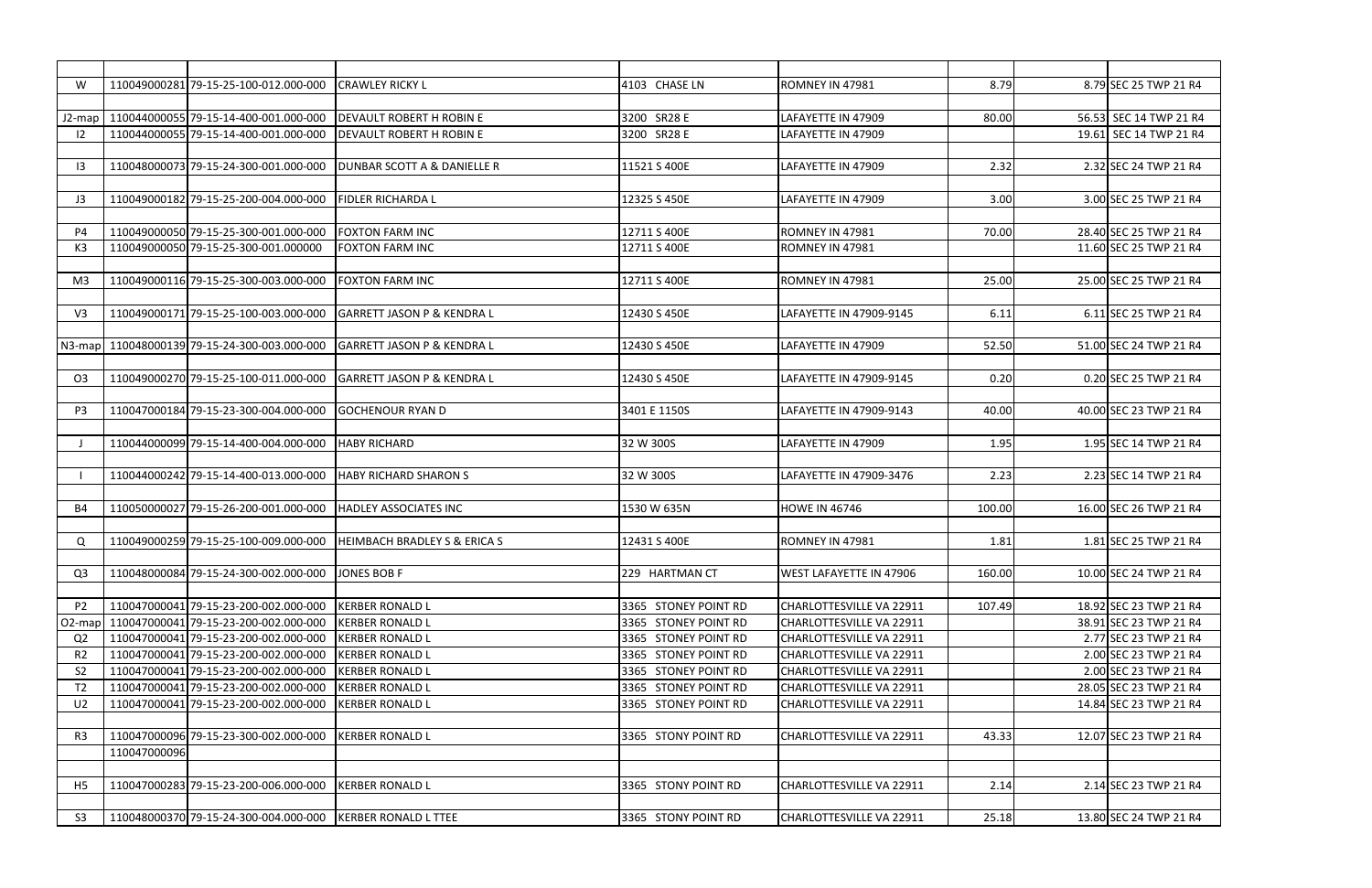| W <sub>3</sub> | 110047000294 79-15-23-200-007.000-000                | <b>KERBER RONALD L</b>                          | 3365 STONY POINT RD | CHARLOTTESVILLE VA 22911       | 2.00   | 2.00 SEC 23 TWP 21 R4  |
|----------------|------------------------------------------------------|-------------------------------------------------|---------------------|--------------------------------|--------|------------------------|
| X3             | 110047000305 79-15-23-200-008.000-000                | <b>KERBER RONALD L</b>                          | 3365 STONY POINT RD | CHARLOTTESVILLE VA 22911       | 2.00   | 2.00 SEC 23 TWP 21 R4  |
|                |                                                      |                                                 |                     |                                |        |                        |
|                | K2-map   110047000063 79-15-23-300-001.000-000       | KIRKPATRICK PATRICIA RUTH                       | 3401 E 1150S        | LAFAYETTE IN 47909             | 114.25 | 80.00 SEC 23 TWP 21 R4 |
| T3             | 110047000063 79-15-23-300-001.000-000                | KIRKPATRICK PATRICIA RUTH                       | 3401 E 1150S        | LAFAYETTE IN 47909             |        | 34.25 SEC 23 TWP 21 R4 |
| D5             | 110047000151 79-15-23-300-003.000-000                | <b>KIRKPATRICK PATRICIA R</b>                   | 3401 E 1150S        | LAFAYETTE IN 47909             | 5.75   | 5.75 SEC 23 TWP 21 R4  |
| D4             | 110049000149 79-15-25-400-007.000-000                | KOCHERT STEVEN A & CATHY J                      | 6705 S 450E         | LAFAYETTE IN 47909             | 40.00  | 22.00 SEC 25 TWP 21 R4 |
| $E4$ -map      | 110049000105 79-15-25-400-004.000-000                | KOCHERT STEVEN A & CATHY J                      | 6705 S 450E         | LAFAYETTE IN 47909             | 20.00  | 8.00 SEC 25 TWP 21 R4  |
| F4             | 110047000173 79-15-23-400-004.000-000                | KONOPA MARK ANTHONY & NICOLE CHANTELL           | 3535 E 1150S        | LAFAYETTE IN 47909-9143        | 7.00   | 7.00 SEC 23 TWP 21 R4  |
| R              | 110049000260 79-15-25-100-010.000-000                | <b>IKRULL JOHN C JENNIFER J</b>                 | 4010 CHASE LN       | ROMNEY IN 47981                | 2.63   | 2.63 SEC 25 TWP 21 R4  |
| G4             | 110043000056 79-15-13-300-002.000-000                | LOGAN PATRICIA A                                | 745 SUNSET DR       | NOBLESVILLE IN 46060           | 104.73 | 15.80 SEC 13 TWP 21 R4 |
| J5             | 110047000019 79-15-23-100-001.000-000                | MACY MICHAEL E                                  | 3131 SR28 E         | LAFAYETTE IN 47909             | 8.94   | 8.94 SEC 23 TWP 21 R4  |
|                |                                                      |                                                 |                     |                                |        |                        |
| H <sub>2</sub> | 110047000140 79-15-23-100-003.000-000                | MACY MICHAEL E                                  | 3131 SR28 E         | LAFAYETTE IN 47909-9140        | 26.81  | 26.81 SEC 23 TWP 21 R4 |
| S4-map         | 110054000012 79-15-36-100-001.000-000                | MCBEE GRANT T I STEVEN                          | 10022 N 450E        | LINDEN IN 47955                | 160.00 | 72.00 SEC 36 TWP 21 R4 |
| R4             | 110054000045 79-15-36-200-002.000-000                | <b>MCBEE GRANT TI STEVEN</b>                    | 10022 N 450E        | LINDEN IN 47955                | 85.00  | 15.70 SEC 36 TWP 21 R4 |
| Q4             | 110054000045 79-15-36-200-002.000-000                | <b>IMCBEE GRANT TI STEVEN</b>                   | 10022 N 450E        | <b>LINDEN IN 47955</b>         |        | 44.30 SEC 36 TWP 21 R4 |
| $15 -$         | 110047000217 79-15-23-300-005.000-000 MCGILL ROGER L |                                                 | 3380 E 1200S        | ROMNEY IN 47981                | 17.29  | 11.88 SEC 23 TWP 21 R4 |
| H4             | 110049000040 79-15-25-200-003.000-000                | <b>MCMANIS CRAIG L &amp; DONNA K</b>            | 12441 S 450E        | LAFAYETTE IN 47909-9145        | 4.99   | 4.99 SEC 25 TWP 21 R4  |
|                | 110049000237 79-15-25-100-007.000-000                | MORLAND BRADLEY M & JILL A                      | 2132 CLIBURN RD     | LAFAYETTE IN 47909             | 2.25   | 2.25 SEC 25 TWP 21 R4  |
| $\circ$        | 110044000100 79-15-14-400-005.000-000                | <b>MORRIS JAMES LINDA</b>                       | 3902 SR28 E         | LAFAYETTE IN 47909             | 1.59   | 1.59 SEC 14 TWP 21 R4  |
| L4             | 110047010018 79-15-23-376-001.000-000                | NELSON KENNETH S & KATHRYN S                    | 3330 E 1200S        | ROMNEY IN 47981                | 6.07   | 6.07 MCGILL SD LOT 1   |
|                |                                                      |                                                 |                     |                                |        |                        |
| N4             | 110049000072 79-15-25-400-001.000-000                | <b>JODLE MORRIS E TTEE</b>                      | 3050 SHORE DR LH    | <b>CRAWFORDSVILLE IN 47933</b> | 77.59  | 35.00 SEC 25 TWP 21 R4 |
| M4             | 110049000072 79-15-25-400-001.000-000                | <b>ODLE MORRIS E TTEE</b>                       | 3050 SHORE DR LH    | <b>CRAWFORDSVILLE IN 47933</b> |        | 40.00 SEC 25 TWP 21 R4 |
| O4             | 110050000093 79-15-26-200-003.000-000                | ORR ALLEN E                                     | 100 MARYHILL RD     | LAFAYETTE IN 47905             | 55.00  | 4.11 SEC 26 TWP 21 R4  |
| A              | 110043000067 79-15-13-300-003.000-000                | <b>RATCLIFF STEPHEN W &amp; ANN E CO-TTEE'S</b> | 10515 S 400E        | LAFAYETTE IN 47909-8110        | 10.09  | 2.70 SEC 13 TWP 21 R4  |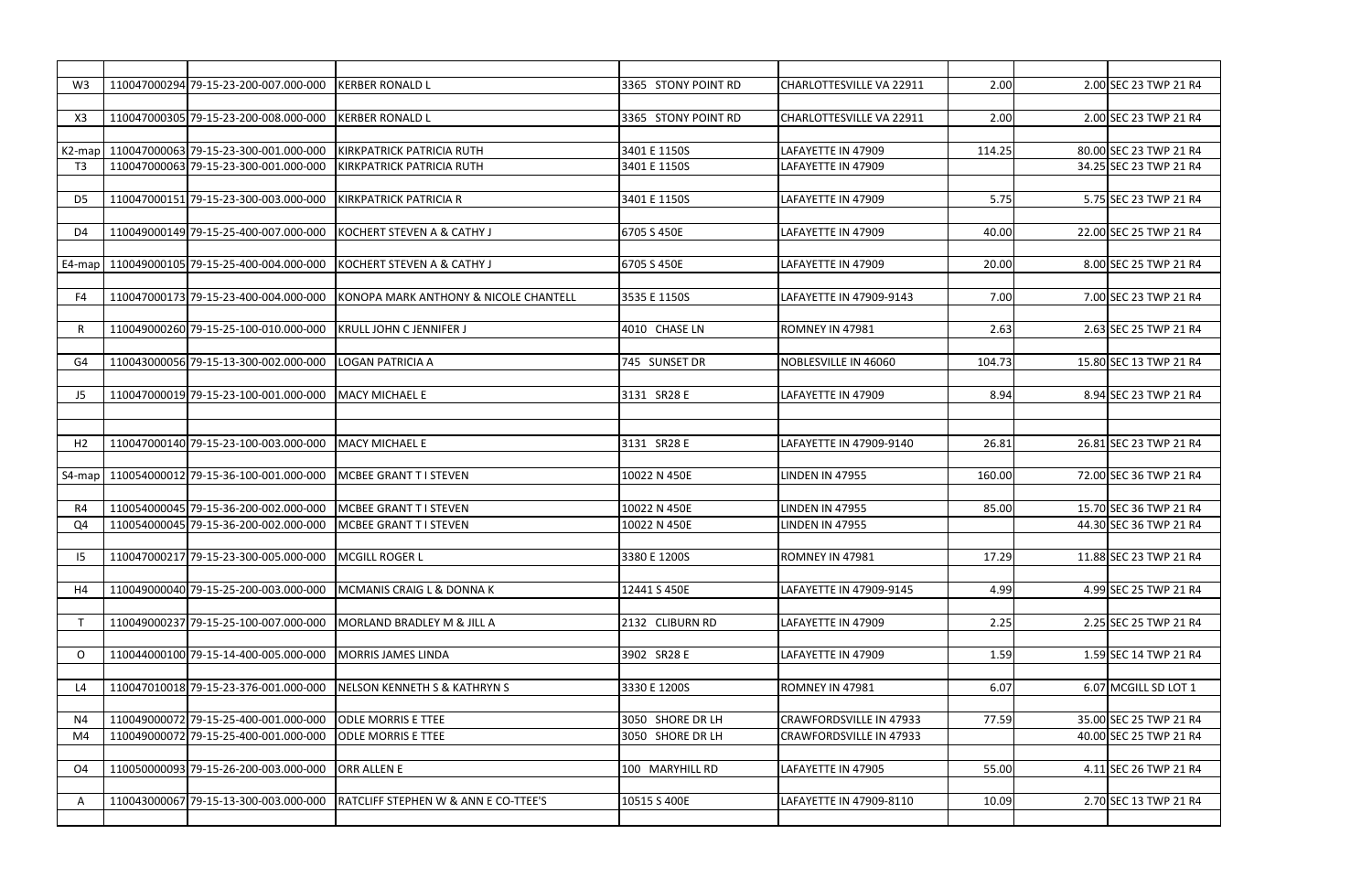| P              | 110044000088 79-15-14-400-003.000-000                                                             | <b>REHWINKEL CHRISTOPHER</b>                      | 3960 SR28 E                | LAFAYETTE IN 47909                       | 2.37  | 2.37 SEC 14 TWP 21 R4                          |
|----------------|---------------------------------------------------------------------------------------------------|---------------------------------------------------|----------------------------|------------------------------------------|-------|------------------------------------------------|
|                |                                                                                                   |                                                   |                            |                                          |       |                                                |
| M2-map         | 110043000045 79-15-13-300-001.000-000                                                             | <b>RUNYAN EDWARD L &amp; JOYCE ANN</b>            | 11505 E ST RD 334          | ZIONSVILLE IN 46077                      | 23.03 | 20.14 SEC 13 TWP 21 R4                         |
| $L2$ -map      | 110044000077 79-15-14-400-002.000-000                                                             | <b>RUNYAN EDWARD L &amp; JOYCE ANN</b>            | 11505 E ST RD 334          | ZIONSVILLE IN 46077                      | 48.23 | 43.83 SEC 14 TWP 21 R4                         |
|                |                                                                                                   |                                                   |                            |                                          |       |                                                |
| D              | 110043000177 79-15-13-300-009.000-000                                                             | <b>SELL EDWARD J</b>                              | 10611 S 400E               | LAFAYETTE IN 47909-9130                  | 1.00  | 1.00 SEC 13 WP 21 R4                           |
|                |                                                                                                   |                                                   |                            |                                          |       |                                                |
| K4             | 110049000138 79-15-25-400-006.000-000                                                             | <b>SKADBERG CHRISTOPHER B &amp; JENNY R</b>       | 12629 S 450E               | LAFAYETTE IN 47909-9145                  | 2.41  | 2.41 SEC 25 TWP 21 R4                          |
|                | 110045000076 79-15-15-400-002.000-000                                                             | <b>SKINNER DAVID LEE ETAL</b>                     | 3575 SENIOR PLACE APT 313  | <b>WEST LAFAYETTE IN 47906</b>           | 80.00 | 10.00 SEC 15 TWP 21 R4                         |
| N <sub>2</sub> |                                                                                                   |                                                   |                            |                                          |       |                                                |
| V <sub>2</sub> | 110046000042 79-15-22-200-002.000-000                                                             | <b>SKINNER JEFFREY E TTEE</b>                     | 6617 FARMLEIGH DR          | <b>INDIANAPOLIS IN 46220</b>             | 40.00 | 40.00 SEC 22 TWP 21 R4                         |
|                |                                                                                                   |                                                   |                            |                                          |       |                                                |
| X <sub>2</sub> | 110047000030 79-15-23-200-001.000-000                                                             | <b>SKINNER LARRY W JUDY ANN</b>                   | 3604 E 1150S               | LAFAYETTE IN 47909-8129                  | 40.00 | 40.00 SEC 23 TWP 21 R4                         |
|                |                                                                                                   |                                                   |                            |                                          |       |                                                |
| N              | 110044000132 79-15-14-400-008.000-000                                                             | <b>SPEERS CHRISTOPHER</b>                         | 3832 STATE ROAD 28 E       | LAFAYETTE IN 47905                       | 0.34  | 0.34 SEC 14 TWP 21 R4                          |
| н              | 110043000133 79-15-13-300-007.000-000                                                             | <b>STEWART ELBERT EDITH</b>                       | 10725 S 400E               | LAFAYETTE IN 47909-9130                  | 1.30  | 1.30 SEC 13 TWP 21 R4                          |
|                |                                                                                                   |                                                   |                            |                                          |       |                                                |
| Y <sub>2</sub> | 110047000261 79-15-23-300-007.000-000                                                             | SWINDLE DONALD MCNEAL JR THERESA ANN              | 3440 E 1200S               | ROMNEY IN 47981                          | 2.00  | 2.00 SEC 23 TWP 21 R4                          |
|                |                                                                                                   |                                                   |                            |                                          |       |                                                |
| Z <sub>2</sub> | 110047000272 79-15-23-300-008.000-000                                                             | <b>SWINDLE DONALD MCNEAL JR &amp; THERESA ANN</b> | 3440 E 1200S               | ROMNEY IN 47981                          | 8.99  | 5.90 SEC 23 TWP 21 R4                          |
| A3             | 110047000239 79-15-23-300-006.000-000                                                             | SWINDLE DONALD MCNEAL JR & THERESA ANN            | 3440 E 1200S               | ROMNEY IN 47981                          | 2.00  | 2.00 SEC 23 TWP 21 R4                          |
|                |                                                                                                   |                                                   |                            |                                          |       |                                                |
| E              | 110043000309 79-15-13-300-014.000-000                                                             | <b>SYNESAEL FONDA M &amp; RICHARD W</b>           | 10525 S 400E               | LAFAYETTE IN 47909                       | 2.00  | 2.00 SEC 13 TWP 21 R4                          |
|                |                                                                                                   |                                                   |                            |                                          |       |                                                |
|                | B3-map   110047000130 79-15-23-400-003.000-000                                                    | <b>TRUSTEES OF PURDUE UNIV</b>                    | PURDUE UNIVERSITY          | <b>WEST LAFAYETTE IN 47907</b>           | 80.00 | 80.00 SEC 23 TWP 21 R4                         |
|                |                                                                                                   |                                                   |                            |                                          |       |                                                |
| M              | 110044000110 79-15-14-400-006.000-000 TURNER HOWARD J JR<br>110044000110 79-15-14-400-006.000-000 | <b>TURNER HOWARD J JR</b>                         | 3828 SR28 E<br>3828 SR28 E | LAFAYETTE IN 47905<br>LAFAYETTE IN 47905 | 1.73  | 0.72 SEC 14 TWP 21 R4<br>1.01 SEC 14 TWP 21 R4 |
|                |                                                                                                   |                                                   |                            |                                          |       |                                                |
| К              | 110044000121 79-15-14-400-007.000-000                                                             | <b>WALKER PAMELA ETAL</b>                         | 3820 E SR28                | LAFAYETTE IN 47909-9140                  | 1.37  | 1.37 SEC 14 TWP 21 R4                          |
|                |                                                                                                   |                                                   |                            |                                          |       |                                                |
| B              | 110043000090 79-15-13-300-004.000-000                                                             | <b>WEST CHARLES E BARBARA E</b>                   | 10601 S 400E               | LAFAYETTE IN 47909-9130                  | 7.09  | 7.09 SEC 13 TWP 21 R4                          |
|                |                                                                                                   |                                                   |                            |                                          |       |                                                |
| C <sub>3</sub> | 110047000240 79-15-23-200-004.000-000                                                             | <b>WETHINGTON DOUG</b>                            | 8802 S 200E                | LAFAYETTE IN 47909                       | 3.02  | 3.02 SEC 23 TWP 21 R4                          |
|                | D3-map 110047000074 79-15-23-400-001.000-000                                                      | <b>WILCOX PHILIP E</b>                            | 1630 E 750S                | LAFAYETTE IN 47909                       | 69.05 | 69.05 SEC 23 TWP 21 R4                         |
|                |                                                                                                   |                                                   |                            |                                          |       |                                                |
| E <sub>5</sub> | 110043000243 79-15-13-300-012.000-000                                                             | <b>INDIANA STATE OF</b>                           | 41 W 300 N                 | CRAWFORDSVILLE IN 47933                  | 0.49  | 0.49 SEC 13 TWP 21 R4                          |
|                |                                                                                                   |                                                   |                            |                                          |       |                                                |
| F <sub>5</sub> | 110044000253 79-15-14-400-014.000-000                                                             | <b>INDIANA STATE OF</b>                           | 41 W 300 N                 | CRAWFORDSVILLE IN 47933                  | 0.41  | 0.41 SEC 14 TWP 21 R4                          |
|                |                                                                                                   |                                                   |                            |                                          |       |                                                |
| W4             | 110047000250 79-15-23-200-005.000-000                                                             | <b>INDIANA STATE OF</b>                           | 41 W 300 N                 | CRAWFORDSVILLE IN 47933                  | 0.24  | 0.24 SEC 23 TWP 21 R4                          |
|                |                                                                                                   |                                                   |                            |                                          |       |                                                |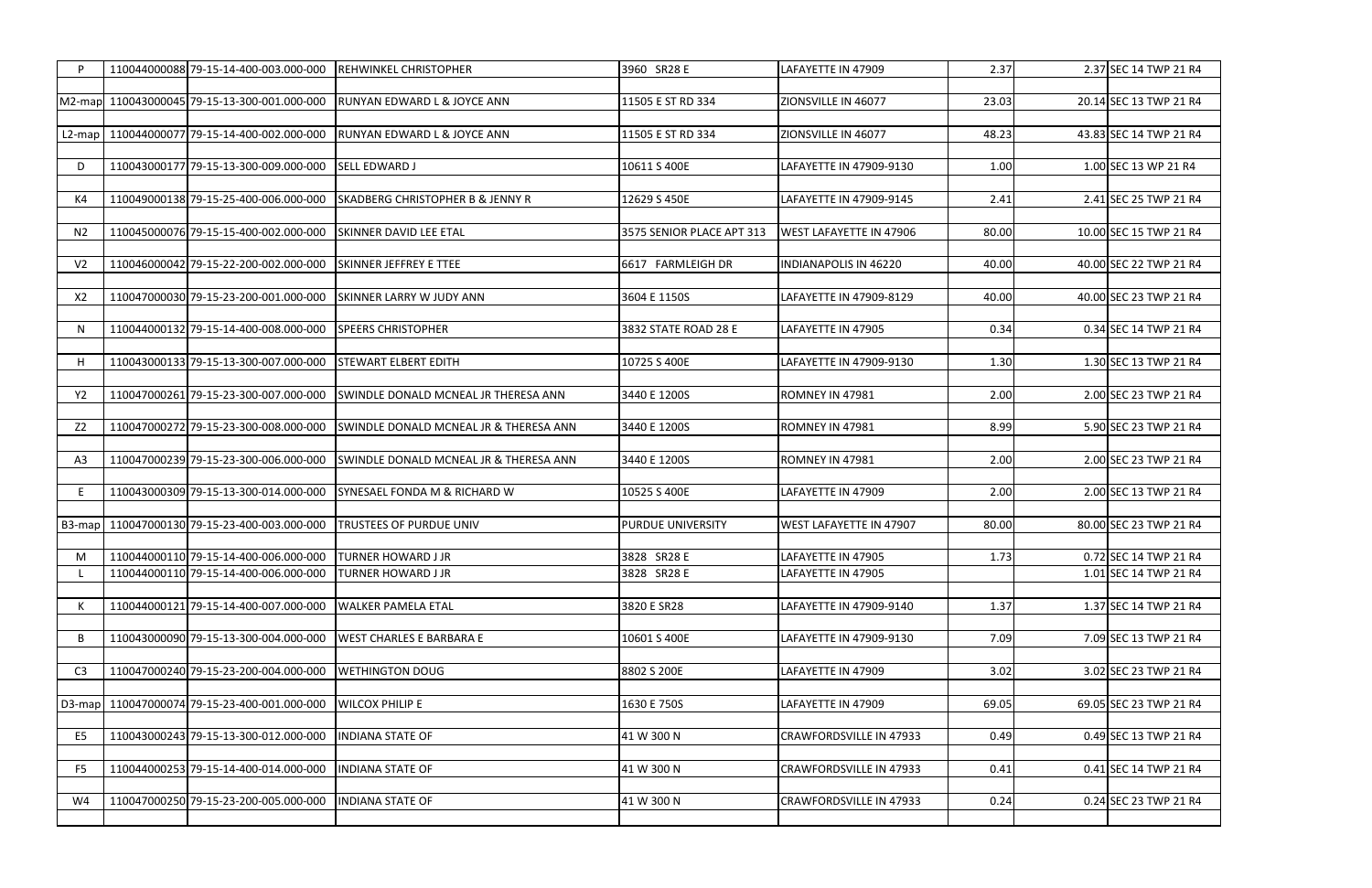| V <sub>4</sub> | 110048000326 79-15-24-100-007.000-000 | <b>INDIANA STATE OF</b>                    | 41 W 300 N         | CRAWFORDSVILLE IN 47933        | 0.58  |       | 0.58 SEC 24 TWP 21 R4 |
|----------------|---------------------------------------|--------------------------------------------|--------------------|--------------------------------|-------|-------|-----------------------|
|                |                                       |                                            |                    |                                |       |       |                       |
| E <sub>3</sub> | 110047000327 79-15-23-200-010.000-000 | TIPPECANOE COUNTY BOARD OF COMMISSIONERS   | <b>20 N 3RD ST</b> | LAFAYETTE IN 47901             | 0.74  |       | 0.74 SEC 23 TWP 21 R4 |
|                |                                       |                                            |                    |                                |       |       |                       |
| F <sub>3</sub> | 110047000316 79-15-23-200-009.000-000 | TIPPECANOE COUNTY BOARD OF COMMISSIONERS   | 120 N 3RD ST       | ILAFAYETTE IN 47901            | 0.16  |       | 0.16 SEC 23 TWP 21 R4 |
|                |                                       |                                            |                    |                                |       |       |                       |
| G <sub>3</sub> | 110049000160 79-15-25-100-002.000-000 | <b>BOARD OF COMMISSIONER TIPPECANOE CO</b> | <b>20 N 3RD ST</b> | LAFAYETTE IN 47901             | 0.26  |       | 0.26 SEC 25 TWP 21 R4 |
|                |                                       |                                            |                    |                                |       |       |                       |
| C5             | 110044000220 79-15-14-400-012.000-000 | <b>STATE OF INDIANA</b>                    | 41 W 300 N         | <b>CRAWFORDSVILLE IN 47933</b> | 0.10  |       | 0.10 SEC 14 TWP 21 R4 |
|                |                                       |                                            |                    |                                |       |       |                       |
| A <sub>5</sub> | 110047000195 79-15-23-200-003.000-000 | <b>ISTATE OF INDIANA</b>                   | 41 W 300 N         | CRAWFORDSVILLE IN 47933        | 0.13  |       | 0.10 SEC 23 TWP 21 R4 |
| B <sub>5</sub> | 110047000195 79-15-23-200-003.000-000 | <b>STATE OF INDIANA</b>                    | 41 W 300 N         | <b>CRAWFORDSVILLE IN 47933</b> |       |       | 0.03 SEC 23 TWP 21 R4 |
|                |                                       |                                            |                    |                                |       |       |                       |
| H <sub>3</sub> | 110047010029 79-15-23-376-002.000-000 | <b>PUBLIC THE</b>                          | <b>20 N 3RD ST</b> | LAFAYETTE IN 47901             | 0.31  |       | 0.31 SEC 23 TWP 21 R4 |
|                |                                       |                                            |                    |                                |       |       |                       |
|                |                                       | <b>ROWs-Tippecanoe County Highway</b>      | <b>20 N 3RD ST</b> | LAFAYETTE IN 47901             | 32.47 | 32.47 |                       |

**1606.67**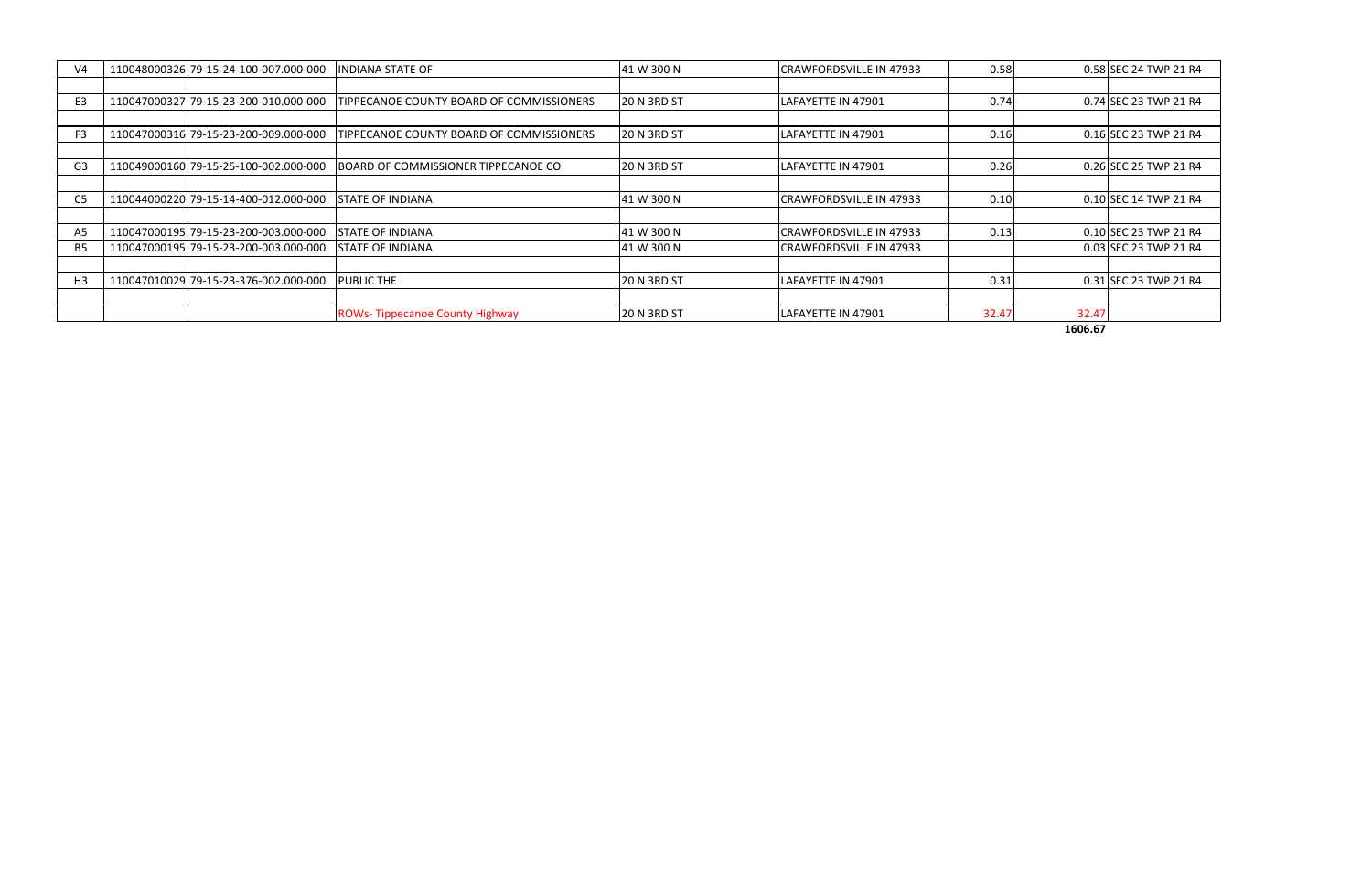| % of Benefited Watershed Acres | Cost    |
|--------------------------------|---------|
| 0.124                          | 50.00   |
|                                |         |
| 0.101                          | 50.00   |
|                                |         |
| 0.065                          | 50.00   |
|                                |         |
| 0.124                          | 50.00   |
|                                |         |
| 1.463                          | 188.08  |
| 0.218                          | 50.00   |
| 0.123                          | 50.00   |
| 0.121                          | 50.00   |
| 0.120                          | 50.00   |
| 1.781                          | 228.88  |
|                                |         |
| 1.600                          | 205.60  |
| 0.372                          | 50.00   |
| 1.086                          | 139.60  |
| 0.052                          | 50.00   |
| 7.912                          | 1016.96 |
|                                |         |
| 0.195                          | 50.00   |
| 0.356                          | 50.00   |
|                                |         |
| 0.266                          | 50.00   |
| 0.621                          | 79.76   |
| 0.126                          | 50.00   |
|                                |         |
| 1.768                          | 227.20  |
|                                |         |
| 0.249                          | 50.00   |
|                                |         |
| 0.157                          | 50.00   |
|                                |         |
| 0.176                          | 50.00   |
|                                |         |
| 0.230                          | 50.00   |
|                                |         |
| 0.086                          | 50.00   |
|                                |         |
| 0.245                          | 50.00   |
|                                |         |
| 0.143                          | 50.00   |
|                                |         |
| 2.490                          | 320.00  |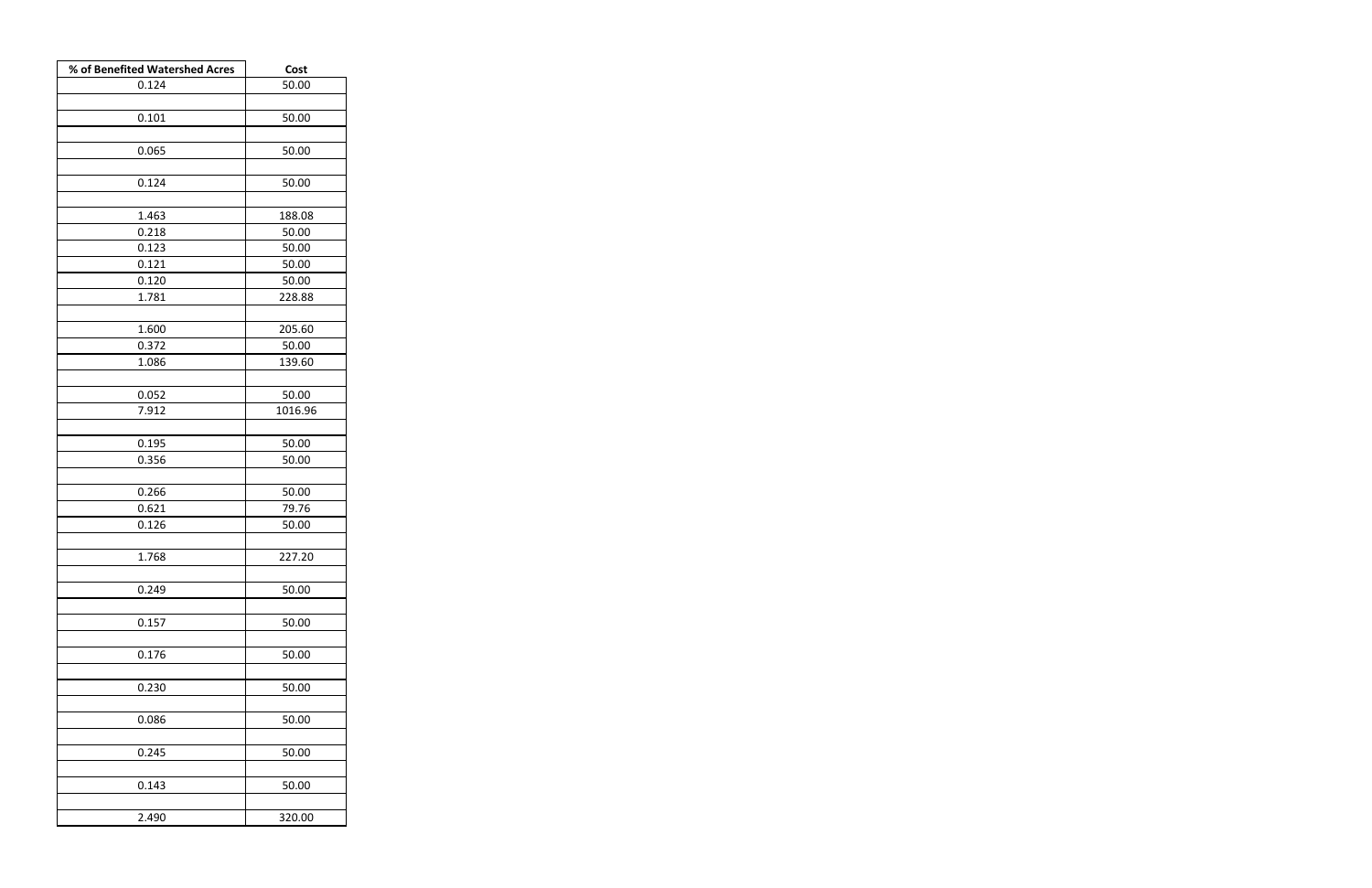| 0.547 | 70.30  |
|-------|--------|
|       |        |
| 3.518 | 452.24 |
| 1.221 | 156.88 |
|       |        |
| 0.144 | 50.00  |
|       |        |
| 0.187 | 50.00  |
|       |        |
| 1.768 | 227.20 |
| 0.722 | 92.80  |
|       |        |
| 1.556 | 200.00 |
|       |        |
| 0.380 | 50.00  |
|       |        |
| 3.174 | 408.00 |
|       |        |
|       |        |
| 0.012 | 50.00  |
|       |        |
| 2.490 | 320.00 |
|       |        |
| 0.121 | 50.00  |
|       |        |
| 0.139 | 50.00  |
|       |        |
| 0.996 | 128.00 |
|       |        |
| 0.113 | 50.00  |
|       |        |
| 0.622 | 80.00  |
|       |        |
| 1.178 | 151.36 |
| 2.422 | 311.28 |
| 0.172 | 50.00  |
| 0.125 | 50.00  |
| 0.125 | 50.00  |
| 1.746 | 224.40 |
| 0.924 | 118.72 |
|       |        |
| 0.751 | 96.56  |
|       |        |
|       |        |
|       |        |
| 0.133 | 50.00  |
|       |        |
| 0.859 | 110.40 |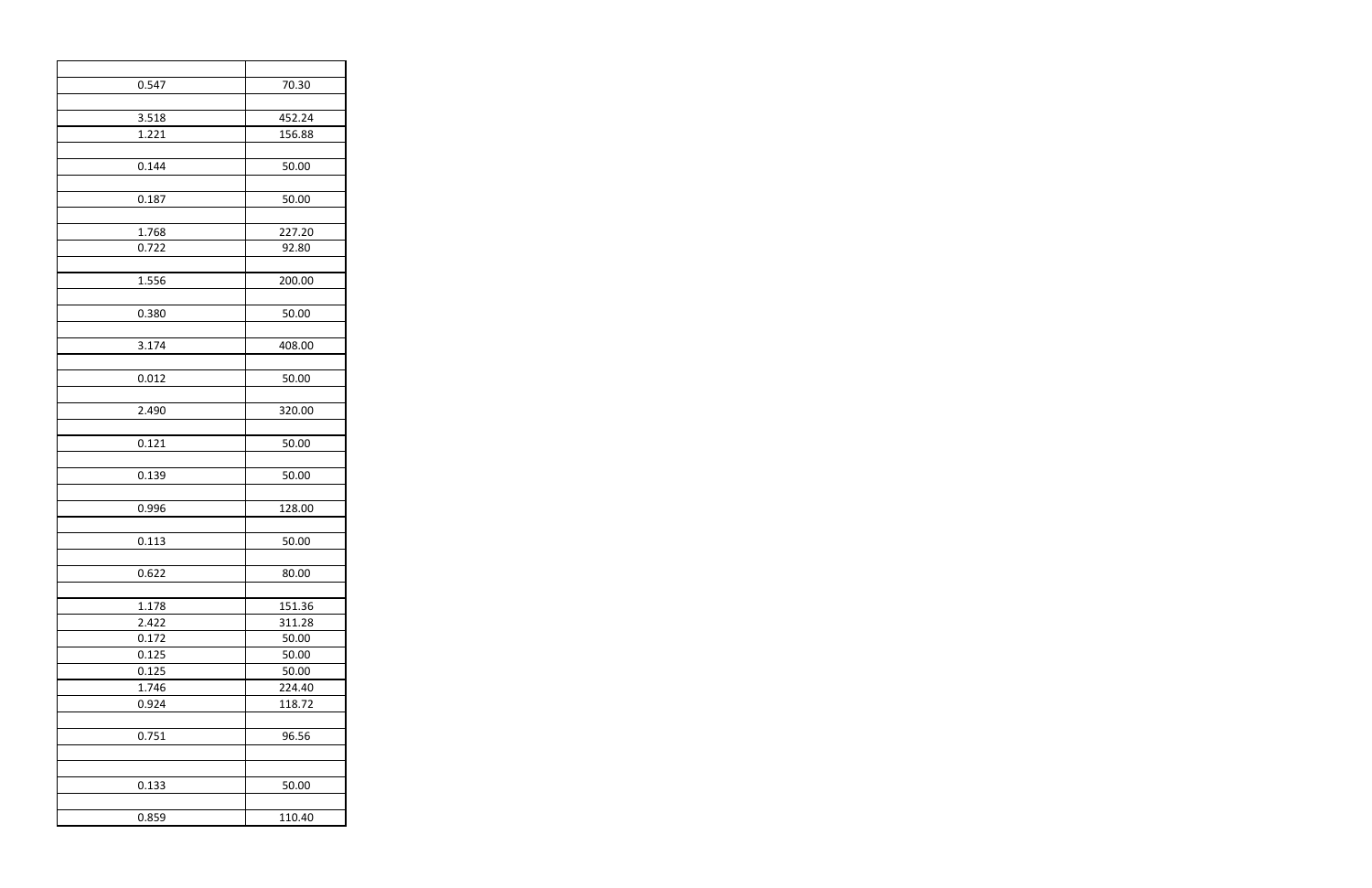| 0.124 | 50.00  |
|-------|--------|
| 0.124 | 50.00  |
| 4.979 | 640.00 |
| 2.132 | 274.00 |
| 0.358 | 50.00  |
| 1.369 | 176.00 |
| 0.498 | 64.00  |
| 0.436 | 56.00  |
| 0.163 | 50.00  |
| 0.983 | 126.40 |
| 0.556 | 71.52  |
|       |        |
| 1.669 | 214.48 |
| 4.481 | 576.00 |
| 0.977 | 125.60 |
| 2.757 | 354.40 |
| 0.739 | 95.04  |
| 0.311 | 50.00  |
| 0.140 | 50.00  |
| 0.099 | 50.00  |
| 0.378 | 50.00  |
| 2.178 | 280.00 |
| 2.490 | 320.00 |
| 0.256 | 50.00  |
| 0.168 | 50.00  |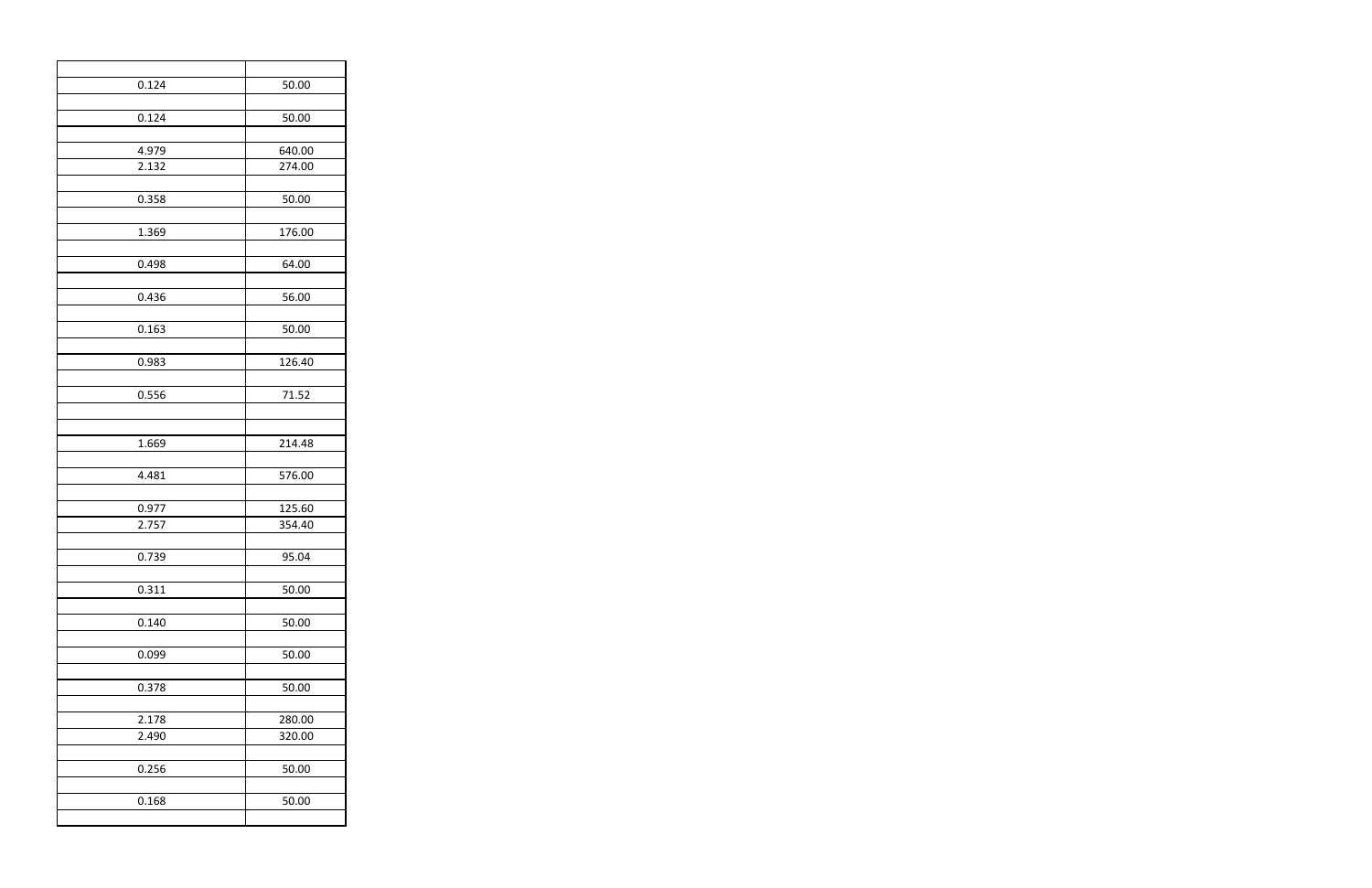| 0.148          | 50.00          |
|----------------|----------------|
| 1.254          | 161.12         |
| 2.728          | 350.64         |
|                |                |
| 0.062          | 50.00          |
| 0.150          | 50.00          |
| 0.622          | 80.00          |
| 2.490          | 320.00         |
|                |                |
| 2.490          | 320.00         |
| 0.021          | 50.00          |
| 0.081          | 50.00          |
| 0.124          | 50.00          |
|                |                |
| 0.367          | 50.00          |
| 0.124          | 50.00          |
| 0.124          | 50.00          |
| 4.979          | 640.00         |
|                |                |
| 0.045<br>0.063 | 50.00<br>50.00 |
|                |                |
| 0.085          | 50.00          |
| 0.441          | 56.72          |
| 0.188          | 50.00          |
|                |                |
| 4.298          | 552.40         |
| 0.030          | 50.00          |
| 0.026          | 50.00          |
| 0.015          | 50.00          |
|                |                |